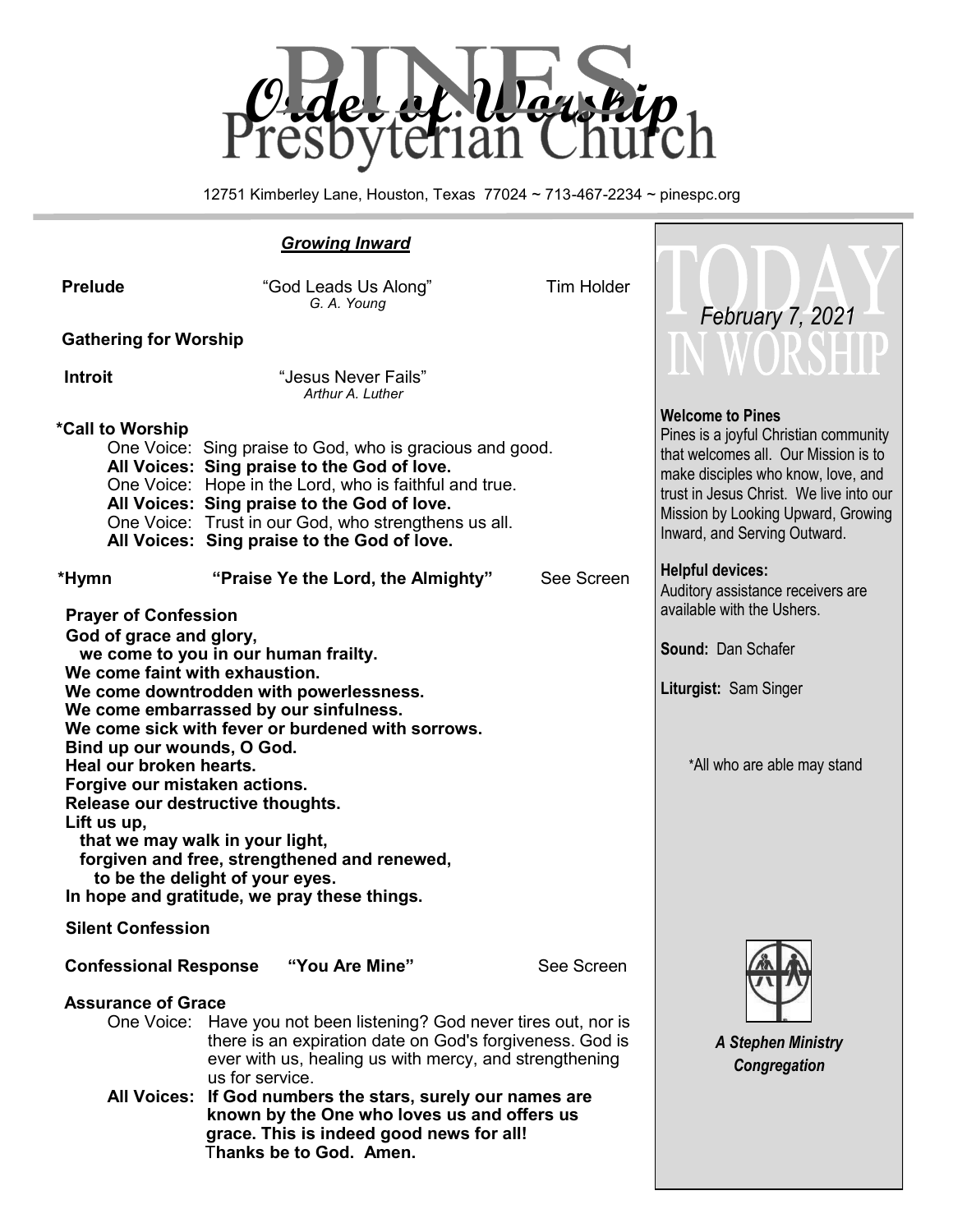| <b>Children's Message</b>                                                                                                                                                                           | <b>SERMON NOTES</b>                                                                                                                                                                                                                                                                                                                                                                                       |                 |  |  |
|-----------------------------------------------------------------------------------------------------------------------------------------------------------------------------------------------------|-----------------------------------------------------------------------------------------------------------------------------------------------------------------------------------------------------------------------------------------------------------------------------------------------------------------------------------------------------------------------------------------------------------|-----------------|--|--|
|                                                                                                                                                                                                     | Jesus Loves Me! This I know, For the Bible tells me so;<br>Little ones to Him belong; They are weak, but he is strong.<br>Yes, Jesus loves me! Yes, Jesus loves me!<br>Yes, Jesus loves me! The Bible tells me so.                                                                                                                                                                                        |                 |  |  |
|                                                                                                                                                                                                     | <b>Looking Upward</b>                                                                                                                                                                                                                                                                                                                                                                                     |                 |  |  |
| <b>First Reading</b>                                                                                                                                                                                |                                                                                                                                                                                                                                                                                                                                                                                                           | Mark 1:29-39    |  |  |
| <b>Anthem</b>                                                                                                                                                                                       | "Gentle Shepherd"<br>William J. Gaither                                                                                                                                                                                                                                                                                                                                                                   |                 |  |  |
| <b>Second Reading</b>                                                                                                                                                                               |                                                                                                                                                                                                                                                                                                                                                                                                           | Isaiah 40:21-31 |  |  |
| <b>Sermon</b>                                                                                                                                                                                       | "Difficult Days"                                                                                                                                                                                                                                                                                                                                                                                          | Rev. Andy Gans  |  |  |
| "You Who Dwell in the Shelter of the Lord"<br>*Hymn<br>See Screen                                                                                                                                   |                                                                                                                                                                                                                                                                                                                                                                                                           |                 |  |  |
|                                                                                                                                                                                                     | <b>Serving Outward</b>                                                                                                                                                                                                                                                                                                                                                                                    |                 |  |  |
| *Saying What We Believe (The Apostle's Creed)<br>I believe in God, the Father almighty.<br>Maker of heaven and earth.                                                                               |                                                                                                                                                                                                                                                                                                                                                                                                           |                 |  |  |
| born of the virgin Mary.<br>he descended into hell.<br>he ascended into heaven.<br>I believe in the Holy Ghost,<br>the holy catholic church,<br>the communion of saints,<br>the forgiveness of sin, | and in Jesus Christ, his only Son, our Lord,<br>who was conceived by the Holy Ghost<br>suffered under Pontius Pilate,<br>was crucified, dead, and buried;<br>the third day he rose again from the dead.<br>and sitteth on the right hand<br>of God the Father almighty.<br>from thence he shall come to judge the quick and the dead.<br>the resurrection of the body,<br>and the life everlasting. Amen. |                 |  |  |
| *Gloria Patri                                                                                                                                                                                       | Glory be to the Father, and to the Son, and to the Holy Ghost;<br>As it was in the beginning, is now and ever shall be, world without end.<br>Amen. Amen.                                                                                                                                                                                                                                                 |                 |  |  |
| <b>Celebration of the Lord's Supper</b><br>The Lord's Prayer                                                                                                                                        |                                                                                                                                                                                                                                                                                                                                                                                                           |                 |  |  |
| <b>All Sing:</b>                                                                                                                                                                                    | Our Father, which art in heaven, hallowed be Thy name,<br>Thy kingdom come, Thy will be done, on earth<br>as it is in heaven. Give us this day, our daily bread;<br>and forgive us our debts, as we forgive our debtors;<br>and lead us not into temptation, but deliver us from evil, for<br>Thine is the kingdom, and the power, and the glory, forever. Amen                                           |                 |  |  |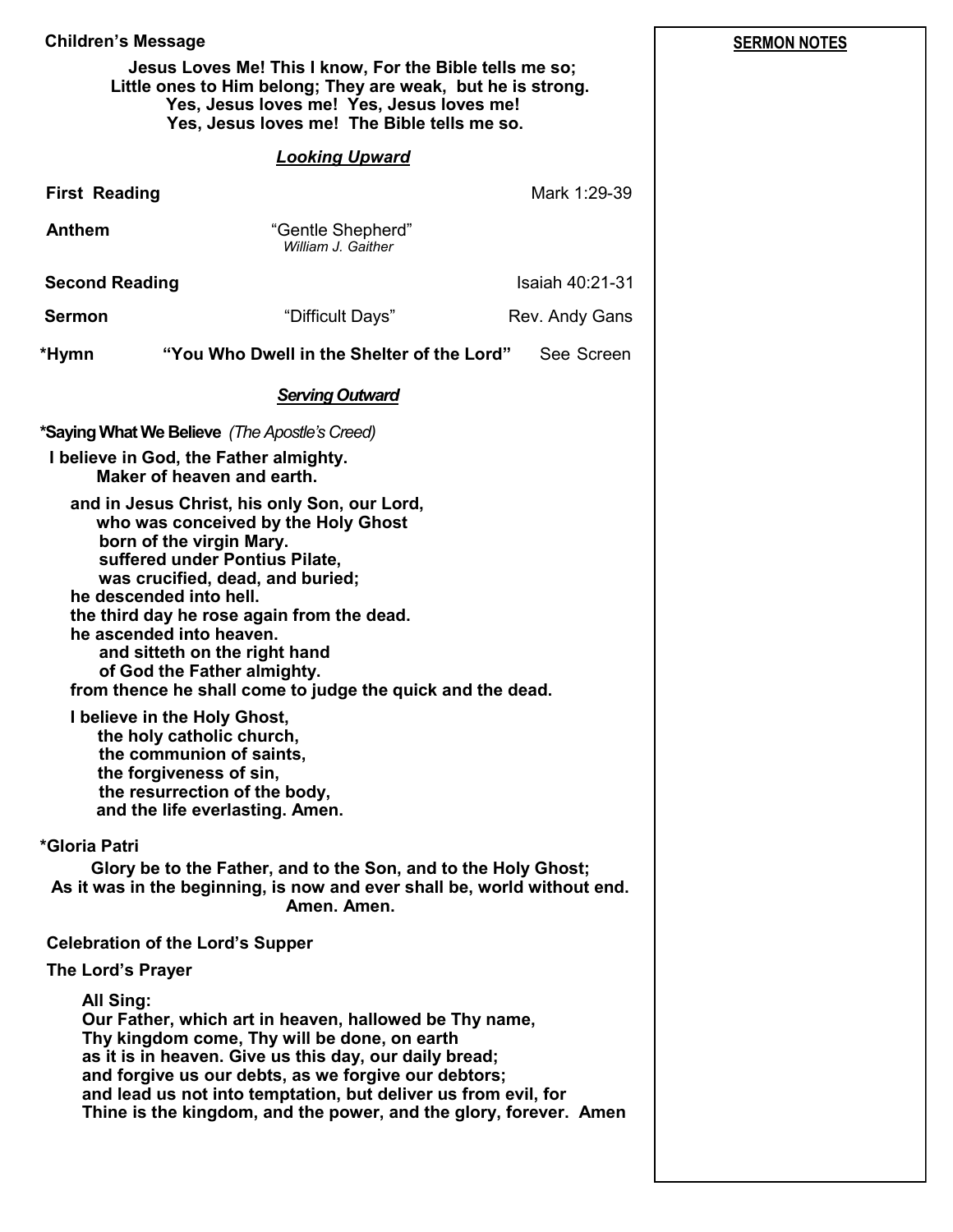#### **Hymn "Fight the Good Fight"** See Screen

**\*Charge and Benediction**

**Benediction Response "The Trees of the Field"** See Screen

#### **\*Sending Out The Light of Christ**

**\*Postlude** "Onward, Christian Soldiers" *Arthur S. Sullivan*

Words printed by permission CCLI 998238 Portions of our liturgy are from The Abingdon Worship Annual 2020 Copyright © 2019 by Abingdon Press. Used by permission.

# *Calendar for the Week of February 7, 2021*

| Today     | p.m.         | 5:00<br>8:00   | In-Car-Nation WorshipBack Parking Lot                                                |
|-----------|--------------|----------------|--------------------------------------------------------------------------------------|
| Monday    | a.m.<br>p.m. | 10:00<br>12:00 | Worship Committee MeetingFellowship Hall                                             |
| Tuesday   | a.m.<br>p.m. | 7:00<br>6:30   | Men's Bible Study(Meet by Zoom)<br>Vision & Planning Committee Meeting(Meet by Zoom) |
| Wednesday | a.m.<br>p.m. | 11:00<br>8:00  |                                                                                      |
| Thursday  | p.m.         | 1:00<br>5:00   |                                                                                      |
| Friday    | a.m./p.m.    |                |                                                                                      |
| Saturday  | a.m./p.m.    |                |                                                                                      |
| Sunday    | a.m          | 9:00<br>9:00   |                                                                                      |
|           |              | 9:15           | Adult Sunday School  Fellowship Hall                                                 |
|           |              | 9:15           |                                                                                      |
|           |              | 9:15           | Youth Sunday SchoolHigh School Room                                                  |
|           |              | 10:45          | Worship ServiceSanctuary/Live Streaming on Web<br>and Facebook                       |
|           | p.m.         | 5:00           | In-Car-Nation Worship . Back Parking Lot                                             |
|           | p.m.         | 8:00           |                                                                                      |

llo i

**Instagram.com/pineshouston**

**Get the latest announcements and reminders right before events happen. Find us here: https://twitter.com/HoustonPines.** 

 **Find us on Facebook www.facebook.comPinesPresbyterian Church-1425251917704955/**

 **The newsletter is available in the Narthex for those unable to access it online.**